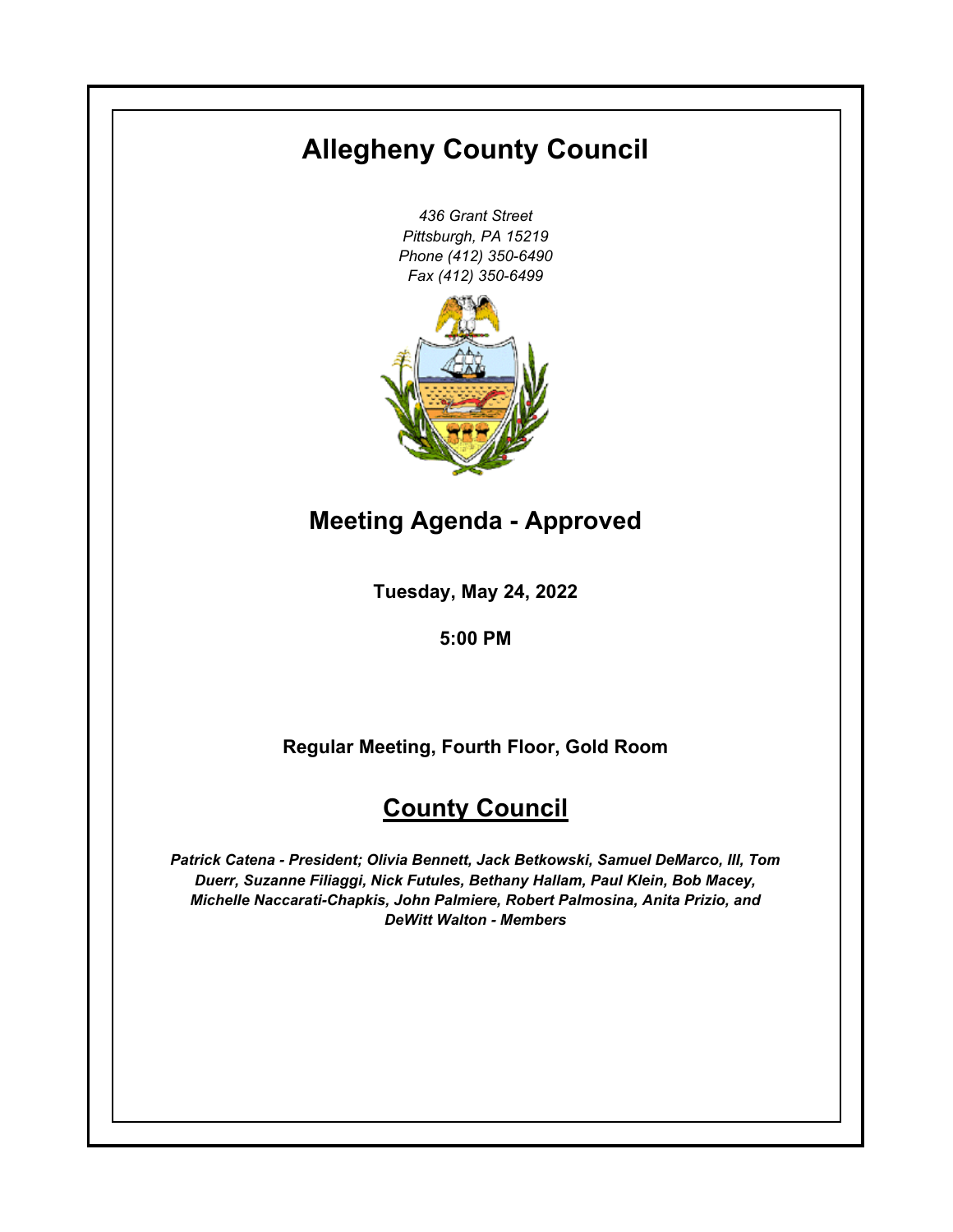# **I. Call To Order**

**II. Pledge of Allegiance**

# **III. Silent Prayer or Reflection**

**IV. Roll Call**

### **V. Proclamations/Certificates**

| 12302-22          | A proclamation recognizing the 20th Anniversary of the Avalon Public<br>Library in its current location.                                                                                |
|-------------------|-----------------------------------------------------------------------------------------------------------------------------------------------------------------------------------------|
| <u>Sponsors:</u>  | Council Member Catena                                                                                                                                                                   |
|                   | To be presented.                                                                                                                                                                        |
| 12303-22          | A proclamation recognizing the week of May 23rd through May 28th as<br>Period Poverty Awareness Week.                                                                                   |
| <u>Sponsors:</u>  | Council Member Macey and All Members of Council                                                                                                                                         |
|                   | To be presented.                                                                                                                                                                        |
| 12304-22          | A proclamation recognizing May 23rd as Teen Mental Health Awareness<br>Day in Allegheny County.                                                                                         |
| Sponsors:         | Council Member Bennett and All Members of Council                                                                                                                                       |
|                   | To be presented.                                                                                                                                                                        |
| <u>12305-22</u>   | A proclamation congratulating the Fox Chapel Boys Basketball Team on<br>capturing the Class 6-A basketball championship.                                                                |
| <u> Sponsors:</u> | <b>Council Member Prizio and Council Member Futules</b>                                                                                                                                 |
|                   | To be presented.                                                                                                                                                                        |
| <u>12306-22</u>   | A proclamation recognizing the 2022 Castle Shannon Community Day.                                                                                                                       |
| <b>Sponsors:</b>  | <b>Council Member Palmiere</b>                                                                                                                                                          |
|                   | To be read into the record.                                                                                                                                                             |
| 12307-22          | A proclamation recognizing the 100th Anniversary of the Castle Shannon<br><b>Volunteer Fire Department.</b>                                                                             |
| <u> Sponsors:</u> | <b>Council Member Palmiere</b>                                                                                                                                                          |
|                   | To be read into the record.                                                                                                                                                             |
| 12308-22          | A proclamation recognizing the 2022 Castle Shannon Community Day.                                                                                                                       |
| Sponsors:         | <b>Council Member DeMarco</b>                                                                                                                                                           |
|                   | To be read into the record.                                                                                                                                                             |
| 12309-22          | A proclamation honoring the service of former Ross Township Police Chief<br>Vernon Moses who was the first and only Ross Township police officer to<br>die in the line of duty in 1932. |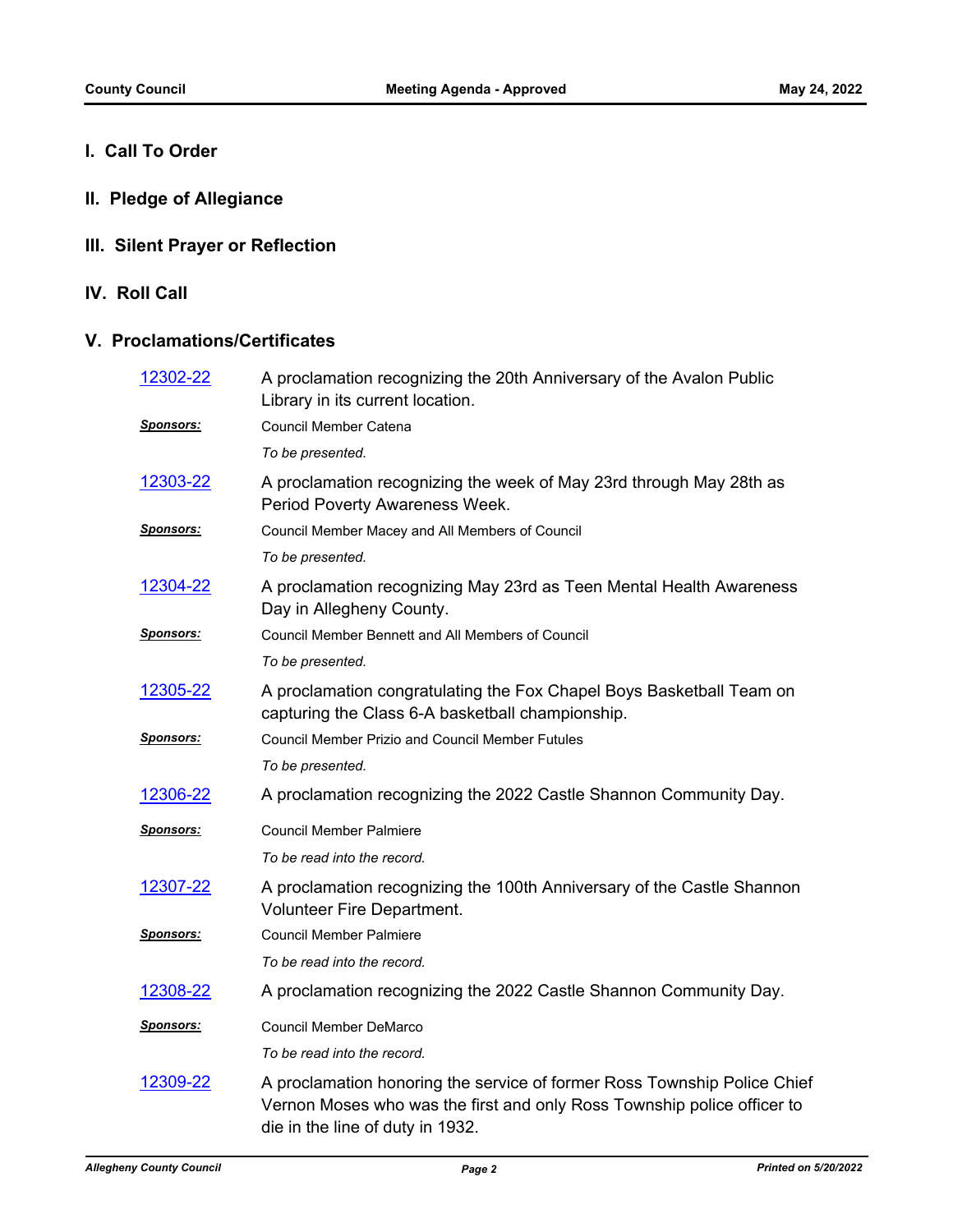| <b>Sponsors:</b> | Council Member DeMarco and Council Member Betkowski                                                                                |
|------------------|------------------------------------------------------------------------------------------------------------------------------------|
|                  | To be read into the record.                                                                                                        |
| 12310-22         | A proclamation recognizing the 2022 Clairton Memorial Day celebration.                                                             |
| <u>Sponsors:</u> | Council Member Palmiere                                                                                                            |
|                  | To be read into the record.                                                                                                        |
| 12311-22         | A proclamation honoring the Pennsylvania Ancient Order of Hibernians for<br>accepting the MEN Challenge against domestic violence. |
| <b>Sponsors:</b> | Council Member DeMarco and All Members of Council                                                                                  |
|                  | To be read into the record.                                                                                                        |
| 12312-22         | A proclamation recognizing the 150th Anniversary of The Linden Grove in<br>Castle Shannon.                                         |
| <b>Sponsors:</b> | Council Member Palmiere                                                                                                            |
|                  | To be read into the record.                                                                                                        |

## **VI. Public Comment On Agenda Items**

# **VII. Approval of Minutes**

## **VIII. Presentation of Appointments**

#### **IX. Unfinished Business**

#### **Committee on Budget and Finance - Second Reading**

| 12290-22         | A Resolution of the County of Allegheny amending the Grants and Special<br>Accounts Budget for 2022 (Submission #01-22). |                                    |                                                                    |  |
|------------------|--------------------------------------------------------------------------------------------------------------------------|------------------------------------|--------------------------------------------------------------------|--|
| <b>Sponsors:</b> | <b>Chief Executive</b>                                                                                                   |                                    |                                                                    |  |
|                  | <b>Legislative History</b>                                                                                               |                                    |                                                                    |  |
|                  | 5/10/22                                                                                                                  | County Council                     | Referred by Chair to the Committee on<br><b>Budget and Finance</b> |  |
|                  | 5/19/22                                                                                                                  | Committee on Budget and<br>Finance | Affirmatively Recommended                                          |  |

#### **Committee on Government Reform - Second Reading**

| 12163-22         |                                                                               |                       | An Ordinance amending the Administrative Code of Allegheny County,<br>§5-801.05, entitled "Public Hearings," in order to establish a uniform<br>mechanism for fostering transparency regarding County salary budgeting. |
|------------------|-------------------------------------------------------------------------------|-----------------------|-------------------------------------------------------------------------------------------------------------------------------------------------------------------------------------------------------------------------|
| <b>Sponsors:</b> | Council Member Catena and Council Member Hallam<br><b>Legislative History</b> |                       |                                                                                                                                                                                                                         |
|                  | 1/25/22                                                                       | <b>County Council</b> | Referred by Chair to the Committee on<br>Government Reform                                                                                                                                                              |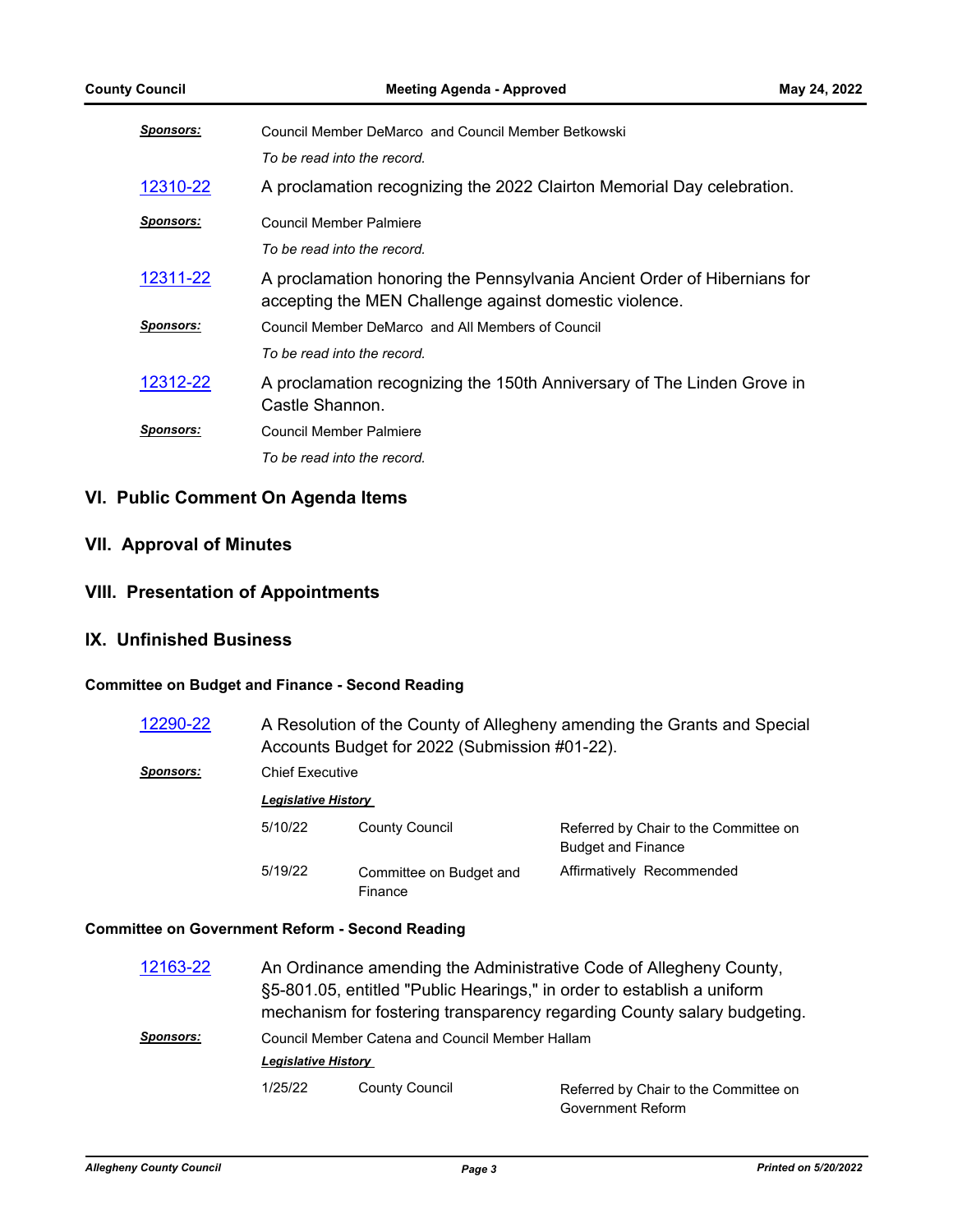| <b>County Council</b> | <b>Meeting Agenda - Approved</b>                                                                                                                                                                                                                                                                                                                                                                 |                                   | May 24, 2022                                                            |  |
|-----------------------|--------------------------------------------------------------------------------------------------------------------------------------------------------------------------------------------------------------------------------------------------------------------------------------------------------------------------------------------------------------------------------------------------|-----------------------------------|-------------------------------------------------------------------------|--|
|                       | 3/1/22                                                                                                                                                                                                                                                                                                                                                                                           | Committee on Government<br>Reform | <b>Held in Committee</b>                                                |  |
|                       | 5/18/22                                                                                                                                                                                                                                                                                                                                                                                          | Committee on Government<br>Reform | Affirmatively Recommended                                               |  |
| 12208-22              | An Ordinance of the County of Allegheny, Commonwealth of Pennsylvania,<br>amending and supplementing the Administrative Code of Allegheny<br>County, Part 4 entitled "Executive Branch," Article 401, §5-401.09, entitled<br>"Staff organization and appointments" in order to implement a unified<br>structure governing the appointment of departmental directors and<br>equivalent positions. |                                   |                                                                         |  |
| <b>Sponsors:</b>      |                                                                                                                                                                                                                                                                                                                                                                                                  |                                   | Council Member Catena, Council Member Bennett and Council Member Hallam |  |
|                       | <b>Legislative History</b>                                                                                                                                                                                                                                                                                                                                                                       |                                   |                                                                         |  |
|                       | 2/22/22                                                                                                                                                                                                                                                                                                                                                                                          | <b>County Council</b>             | Referred by Chair to the Committee on<br><b>Government Reform</b>       |  |
|                       | 3/1/22                                                                                                                                                                                                                                                                                                                                                                                           | Committee on Government<br>Reform | <b>Held in Committee</b>                                                |  |
|                       | 5/18/22                                                                                                                                                                                                                                                                                                                                                                                          | Committee on Government<br>Reform | Affirmatively Recommended                                               |  |

# **X. Liaison Reports**

# **XI. New Business - Ordinances & Resolutions**

| 12313-22         | An ordinance of the County of Allegheny, Commonwealth of Pennsylvania,<br>amending Section 1007.11 of County Administrative Code, codified in<br>Chapter 5 of the County Code of Ordinances as Article 1007.11, to provide<br>for an exclusion from the residency requirement for County employment for<br>telecommunications officers and shift commanders in the 911<br>Communications Division of the Allegheny County Department of<br><b>Emergency Services.</b> |
|------------------|-----------------------------------------------------------------------------------------------------------------------------------------------------------------------------------------------------------------------------------------------------------------------------------------------------------------------------------------------------------------------------------------------------------------------------------------------------------------------|
| <b>Sponsors:</b> | Chief Executive, Council Member Walton, Council Member Klein, Council Member Duerr,<br>Council Member DeMarco, Council Member Macey, Council Member Filiaggi, Council<br>Member Futules, Council Member Palmiere and Council Member Catena                                                                                                                                                                                                                            |
| 12314-22         | An Ordinance of the Council of the County of Allegheny ratifying<br>amendments that revise §2105.90, "Gasoline Volatility," §2107.15,<br>"Methods-Gasoline Volatility and RFG," and §2101.20, "Definitions," of the<br>Allegheny County Health Department Rules and Regulations, Article XXI,<br>"Air Pollution Control".                                                                                                                                             |
| Sponsors:        | <b>Chief Executive</b>                                                                                                                                                                                                                                                                                                                                                                                                                                                |
| 12315-22         | An Ordinance of the Council of the County of Allegheny ratifying the repeal<br>and replacement of Article III of the Allegheny County Health Department<br>Rules and Regulation concerning food safety.                                                                                                                                                                                                                                                               |
| <b>Sponsors:</b> | <b>Chief Executive</b>                                                                                                                                                                                                                                                                                                                                                                                                                                                |